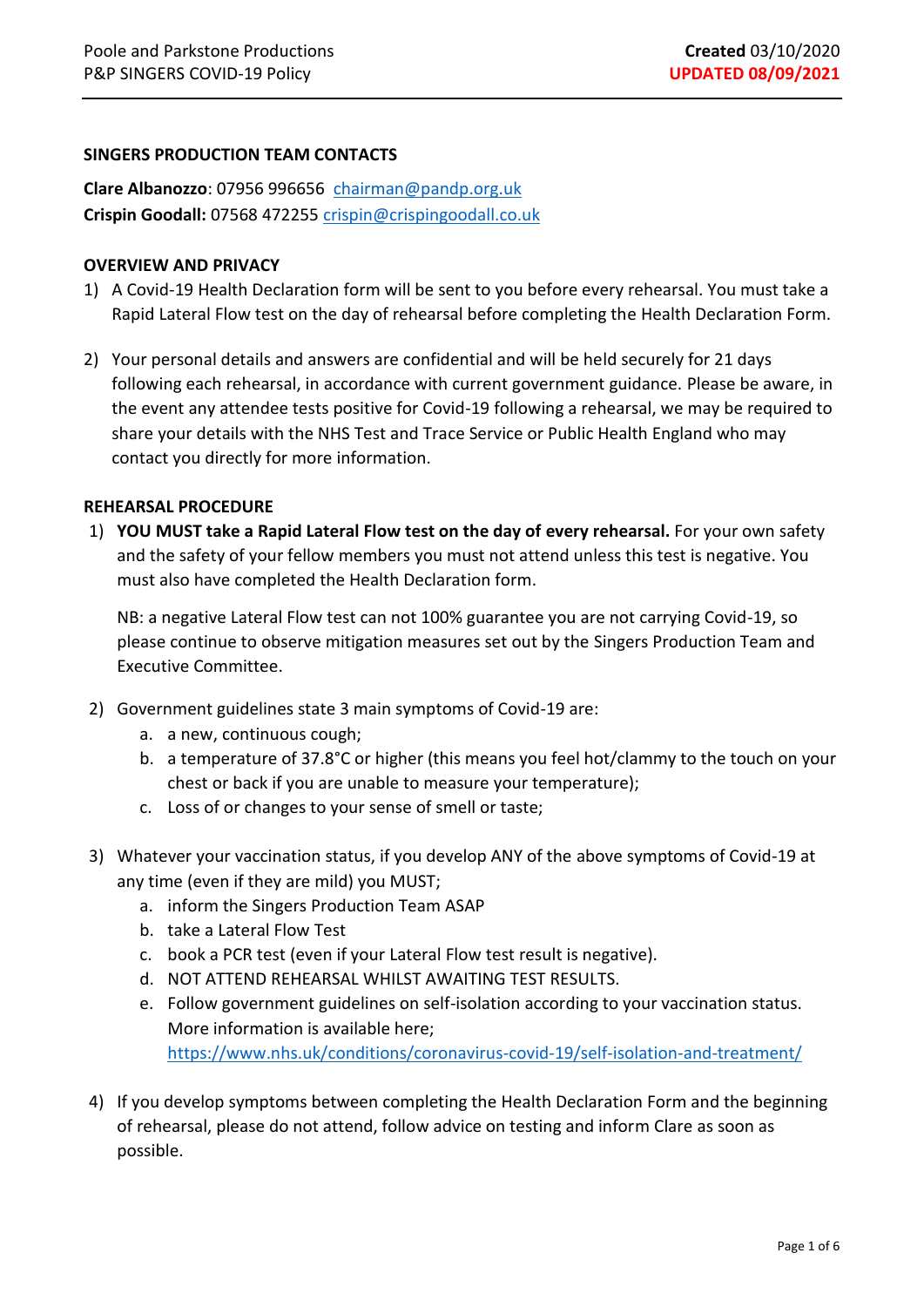- 5) If you have MILD symptoms of a cold/other illness and have taken a Lateral Flow for Covid-19 and your results are NEGATIVE you MAY be allowed to attend the next rehearsal. If you need more guidance as to the current advice, please visit; [www.nhs.uk/conditions/coronavirus](http://www.nhs.uk/conditions/coronavirus-covid-19/)[covid-19/](http://www.nhs.uk/conditions/coronavirus-covid-19/) You must;
	- a) Inform Clare. We will ask to see proof of your negative test results and advise if you can attend the next planned rehearsal.
	- b) You must not attend rehearsal whilst awaiting any test result and only attend if the Production Team have approved this and you feel well enough to attend rehearsal.
	- c) You will need to wear a mask at all times in the rehearsal and maintain additional distance from other members
	- d) You may be asked to sit out, or asked to leave, if the Singers Production Team feel you are not well enough to be at rehearsal or are a risk to others.
- 6) Bring a suitable mask. This must be worn when entering and exiting The Spire, and when moving around any communal areas in the building (e.g., between rehearsal rooms or toilets) in accordance with The Spire's risk assessment and policy.
- 7) You may wear a mask for the entire rehearsal if you wish, especially if you are at higher risk of complications from contracting Covid-19. If this is the case, please talk to Clare with any concerns, or if you wish to discuss this further.
- 8) If you do choose to wear a mask to sing, we recommend bringing more than one as they can be less effective if they become damp.
- 9) Although Social Distancing is no longer mandatory, we ask you to remember "Hands, Face, Space" and advise you to reduce unnecessary social contact in rehearsals (i.e. no hugging).
- 10) There will be no refreshments; please bring your own as needed and take any rubbish with you.
- 11) Toilets are open for use. Please refer to signage within The Spire re: queuing, one-way systems and room capacity.
- 12) Practice good hand hygiene. Use hand sanitiser provided on entrance to the building and when touching any shared surfaces such as handrails, doors, toilets and the lift.
- 13) Bring copies of all music and your own pencil and do not share items.
- 14) We will video all rehearsals and these will be made available online to all. If you miss a rehearsal for any reason, please use these resources to catch up.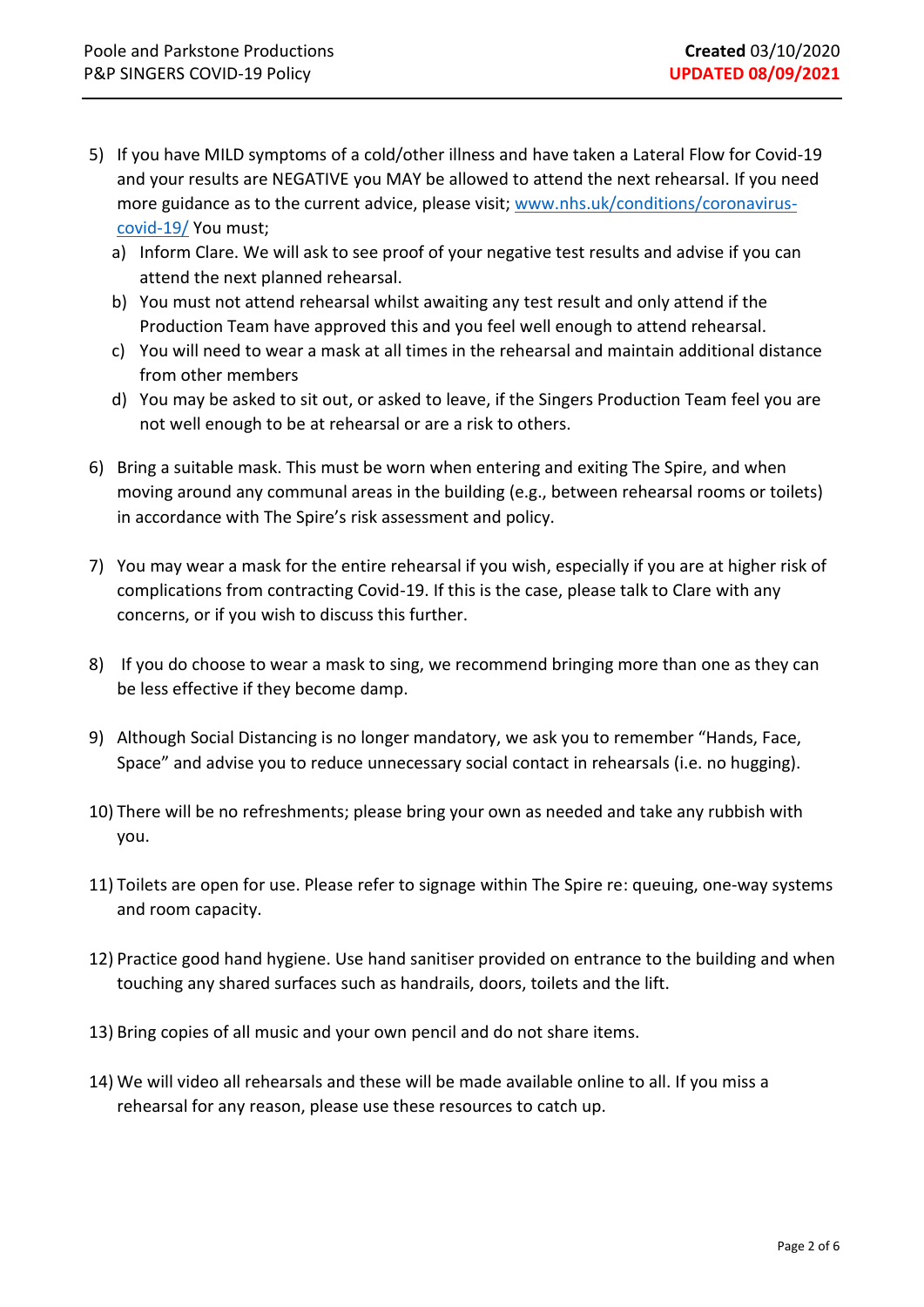### **MANAGING POTENTIAL CASES**

- 1) YOU MUST NOT ATTEND REHEARSAL if you have a positive Lateral Flow Test, or symptoms of Covid-19 as listed above. The Singers Production Team reserves the right to refuse entry to rehearsals to anyone is either exhibiting symptoms, or is not adhering to safety procedures.
- 2) If you start to feel unwell with any potential Covid-19 symptoms at rehearsal, please immediately put on a mask, inform Clare or Crispin and leave rehearsal immediately.
- 3) Inform Clare as soon as possible if you develop symptoms of Covid-19 following a rehearsal. Follow government guidelines on self-isolation. Take a Lateral Flow Test, and arrange a PCR Test. Contact the Singers Production Team with the results of your tests as soon as possible to allow us to quickly identify anyone who may be a 'Close Contact'.
- 4) Following any cases, we may ask for proof of Vaccination Status and negative test results before you can attend rehearsal again.

### **POSITIVE COVID-19 CASE PROCEDURE**

- 1) If there is a confirmed positive case of Covid-19 following a rehearsal; **we will contact all attendees of the rehearsal**, to advise all attendees to take a Lateral Flow Test. Please report any positive Lateral Flow Test results to Clare and arrange a PCR test which should be taken within 2 days of your positive Lateral Flow Test. DO NOT ATTEND A REHEARSAL until you have taken a Lateral Flow test and had a NEGATIVE result.
- 2) If more than one case is reported following a rehearsal, we will also report to NHS Test and Trace or Public Health England (PHE) as required.
- 3) The individual with Covid-19 may choose to contact other attendees themselves to inform them of their test results, however the identity of the individual WILL NOT be shared by the Singers Production Team or Executive Committee to other attendees under any circumstances and we will not share the contact details of any attendee with anyone outside of the Singers Production Team, Executive Committee or if necessary, NHS Test and Trace or PHE.
- 4) If you test POSITIVE, we may look at rehearsal footage and ask you who you think you have been in close contact with recently and use the sea to help us to identify your *Close Contacts* so we can advise they may have been exposed to Covid-19.
- 5) Anyone identified as a *Close Contact* will be notified by a member of the Singers Production Team as a matter of urgency. You will need to follow Government Guidelines based on your vaccination status. *If a Close Contact* is **fully vaccinated** and has a NEGATIVE Lateral Flow Test, NEGATIVE PCR Test AND has no symptoms of Covid-19, they may attend the next rehearsal as normal.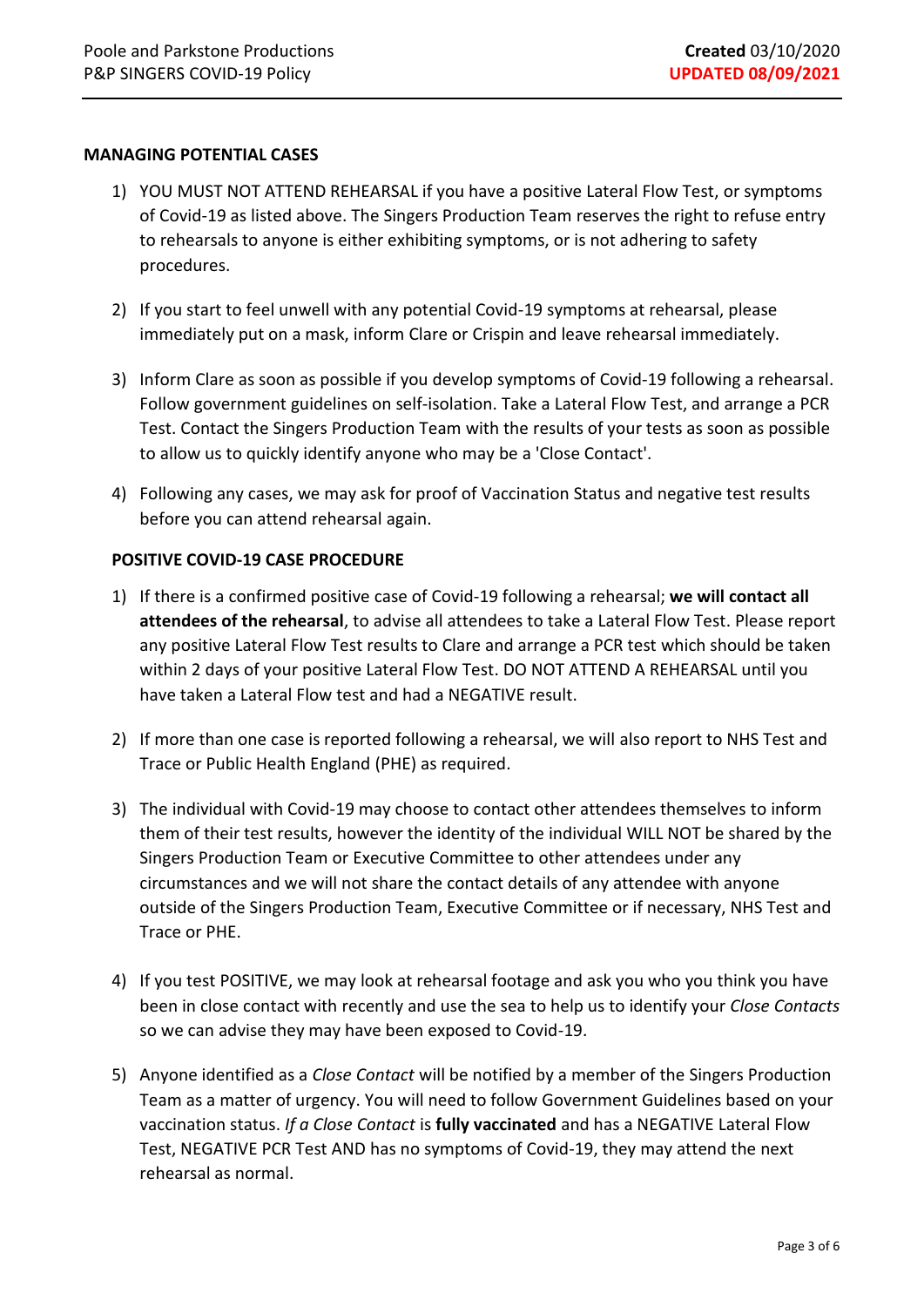### **IF YOU DEVELOP SYMPTOMS FOLLOWING A CASE REPORTED AFTER A REHEARSAL**

If you attended a rehearsal where an individual has since reported a POSITIVE Covid-19 test (even if you were not identified as a *Close Contact*) and you develop any symptoms;

- 1) Self-Isolate
- 2) Take a Lateral Flow Test
- 3) Have a PCR TEST as soon as possible
- 4) Inform the Singers Production Team immediately that *you* have also developed symptoms, and again when you receive your PCR test result.

Do not attend a rehearsal unless you have had negative results from both a Lateral Flow test and a PCR Test results, and have been in contact with Clare or Crispin.

### **DECLARATIONS, TERMS AND CONDITIONS**

Whilst we know these measures do change the rehearsal experience, we hope you understand they are in place to keep everyone involved as safe as possible, whilst allowing rehearsals to continue.

The Singers Production Team and P&P Executive Committee reserve the right to refuse entry to rehearsals to anyone who has not taken tests, is exhibiting symptoms, or is not adhering to safety procedures.

The Singers Production Team, and Executive Committee of Poole and Parkstone Productions will do all we can to minimise the risk of contracting Covid-19 at a rehearsal, but we cannot eliminate all risk entirely. By attending rehearsal, you are acknowledging that you are responsible for your own behaviour, and that your attendance and participation is at your own risk.

If anyone is found to be knowingly dishonest in their responses or is not following guidance, the Singers Production Team reserves the right to remove you from the rehearsal. For serious breaches of policy, the Executive Committee may remove you from the production and/or the Society.

# **IF YOU HAVE ANY SYMPTOMS, A POSITIVE TEST RESULT OR ARE IN ANY DOUBT AS TO WHETHER YOU SHOULD ATTEND OR NOT, YOU MUST CONTACT CLARE OR CRISPIN**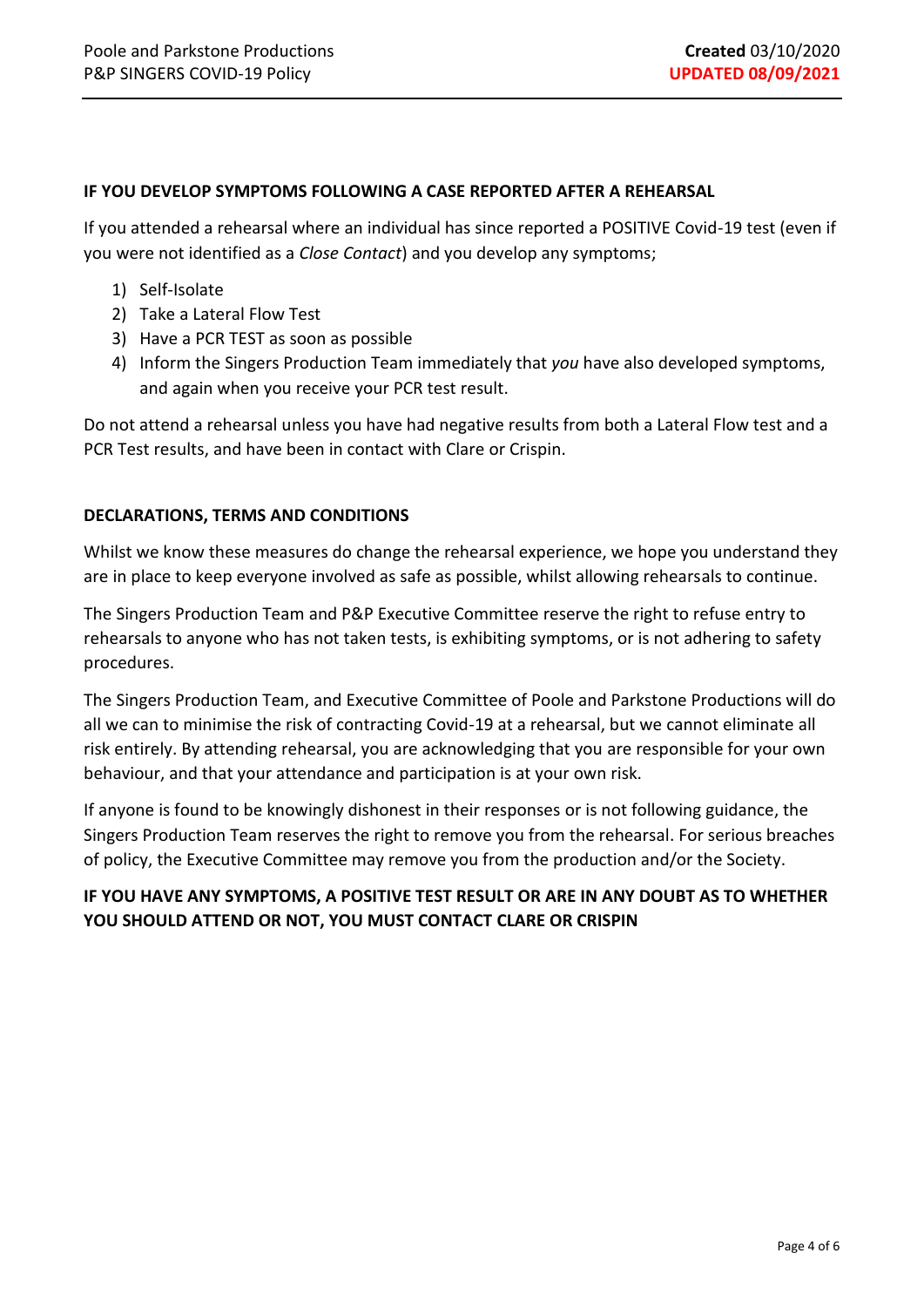# **KEY TERMS & USEFUL LINKS**

**TESTING;** Lateral Flow test kits and PCR Tests (for anyone with symptoms or identified as a Close Contact) are FREE. Ensure you are on the official Government or NHS website before ordering.

- **LATERAL FLOW TEST** also referred to as a LF Test. This is a rapid, at home test for Covid-19 with results available within half an hour. You must take these tests on the day of every rehearsal. If you have a negative test and no symptoms, you may attend. If your results are positive you may NOT attend, and you should arrange for a PCR test within 2 days, even if you have no symptoms. Regardless of Vaccination Status, if you DO NOT have a PCR test within 2 days of a positive rapid lateral flow test, you will need to self-isolate for 10 full days even if you then get a negative PCR result. Order from [https://www.gov.uk/order-coronavirus-rapid-lateral-flow-tests.](https://www.gov.uk/order-coronavirus-rapid-lateral-flow-tests) If you cannot use the online ordering service, call 119. Lines are open every day, 7am to 11pm.You might also be able to collect tests from some pharmacies, community centres or libraries. If you're collecting tests, you can collect 2 packs at a time (14 tests in total).
- **PCR TEST** Polymerase Chain Reaction Test. This is a test for Covid-19 which is analysed in a lab. The results should be sent to you within 72 hours. These must be taken if you are symptomatic, have a positive Lateral Flow Test or if you have been identified as a 'Close Contact' of someone who has had a positive test for Covid-19. Regardless of Vaccination Status, if you DO NOT have a PCR test within 2 days of a positive rapid lateral flow test, you will need to self-isolate for 10 full days even if you then get a negative PCR result. Tests are free. If you need to book a PCR test visit [https://www.gov.uk/get-coronavirus-test.](https://www.gov.uk/get-coronavirus-test) If you have problems or cannot use the online service, call 119. Lines are open every day, 7am to 11pm. We recommend visiting an approved test site for a PCR test rather than opting for a postal test if this is possible, as results tend to be returned more quickly.

# **SELF ISOLATION AND MANAGING THE SYMPTOMS OF COVID-19**

Advice is to self-isolate and book a PCR test as soon as possible if you have any symptoms of COVID-19 (even if they are mild). You should also self-isolate straight away if you've tested positive for COVID-19 or you've been told to self-isolate following contact with someone who tested positive. <https://www.nhs.uk/conditions/coronavirus-covid-19/self-isolation-and-treatment/> Most people with COVID-19 feel better within a few weeks and you may be able to look after yourself at home while you recover. If you are concerned about your symptoms or find them unmanageable with the advice above go to [111.nhs.uk,](https://111.nhs.uk/covid-19/) call 111 or call GP surgery for more advice.

# **CLOSE CONTACT**

A Close Contact is a person who has been close to someone who has tested positive for COVID-19. The virus can be passed to others 2 days before symptoms develop and for up to 10 days after.

Close contacts are;